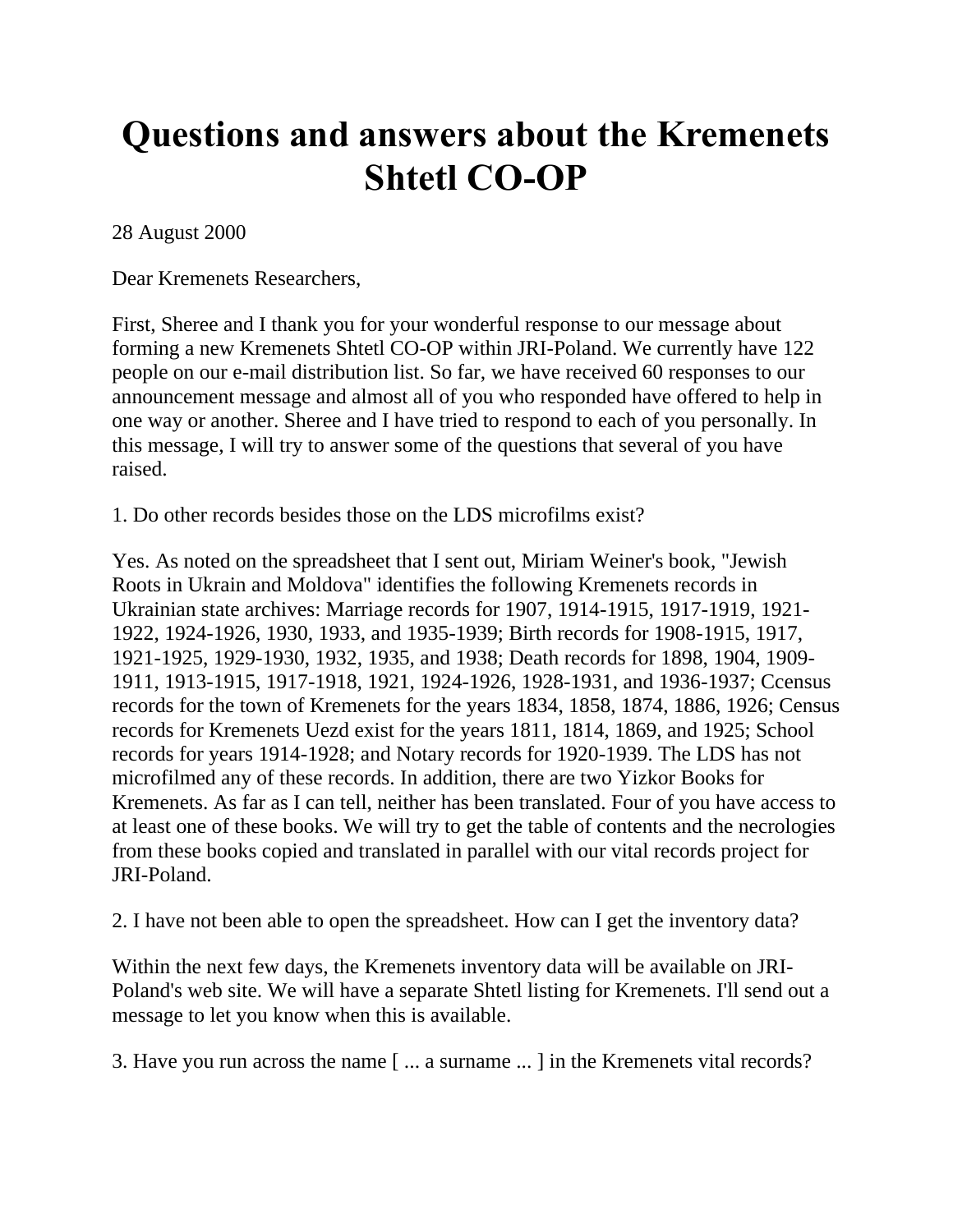We have not yet translated the records, so we don't know what surnames are on them. I have translated a few of the 5,000 pages and will post those names soon. Eight of you have indicated that you can (or might be able to) help with translation. As soon as we raise enough money to make copies and distribute them to our translator volunteers, we will begin generating a surname list. We'll post an interim list on JRI-Poland (much as the Bialystok researchers have) as it becomes available. In the meantime, please be patient ... and, if you are willing and able, help us recruit people who can translate the records and/or donate funds. Those will be our biggest tasks. The rate at which we get this project done depends on our success in raising money and finding volunteer translators.

Some of you have sent me information about your families. I am happy to receive and read this information. However, please recognize that until we get these translations under way, I can not tell you whether or not your families or their towns/shtetls appear in the records. Also, just in case you haven't submitted your family names to JGFF, please be sure to do so. Ditto for submissions to FTJP.

4. What towns/shtetls are included on the microfilms?

We don't know. The microfilms appear to cover Kremenets Uezd (District), rather than just the town of Kremenets. In Imperial Russia, people were registered in particular towns and that town registration stayed with them even if they moved. Some of the microfilmed records include the town in which an individual was registered, and that town often is different from Kremenets (but usually is nearby). We won't have a list of towns until we translate and index the records. That is a big part of what this project is about.

5. I know a little Russian or Hebrew, but these records are difficult to read. How can I help?

First, recognize that these records are in "columnar", not textual paragraph format. This means that we don't have to translate whole sentences. We have several translation aids available: (1) the Family History Library's list of Russian keywords that often appear in Russian vital records, (2) the Russian alphabet in print and cursive styles, and (3) the Hebrew alphabet in print and cursive styles. We will send these aids to anyone who wishes to try translation. I have found that if you get familiar with the Cyrillic alphabet, you can use "pattern matching" to decipher the handwritten records. Also, by comparing the Russian and Yiddish sides of the vital records ledger you often can figure out what the words are. I don't know Yiddish, but I have found that it is close enough to Hebrew to figure out most of the letters and words, even with some of the fancy 19th century lettering. (Perhaps one of our group can develop a list of Yiddish keywords akin to the Russian list.) I also have found that the translation task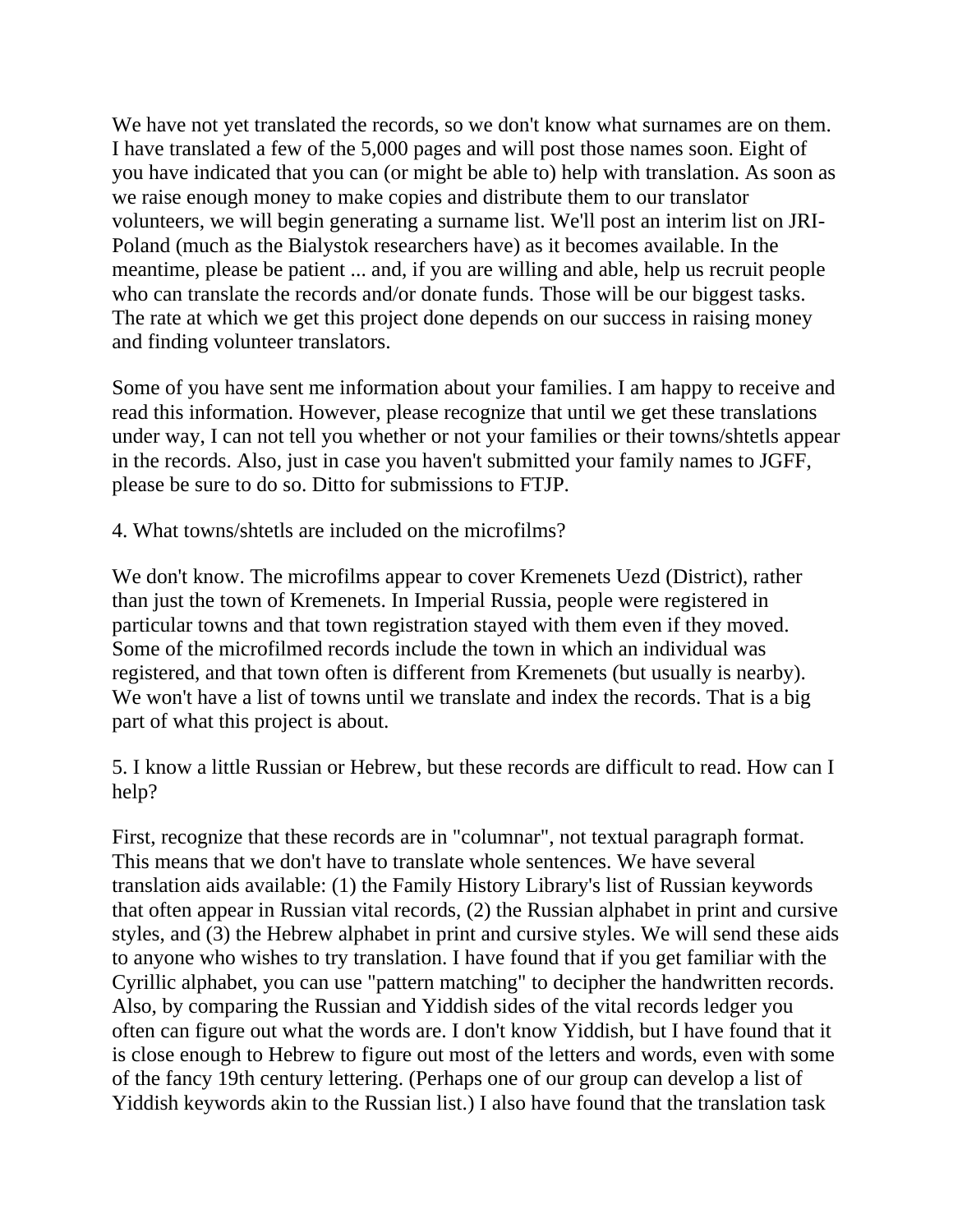becomes somewhat easier with practice. If any particular records are troublesome, we can ask professional experts to help us.

If you are willing to give translation a try, we desperately need you. We will tailor your translating workload to your abilities. That is, we will send novices just a few pages to translate. Skilled translators will receive more pages.

6. Have you had contact with any surviving members of the Kremenetser Association?

Unfortunately, no. However, if any of you will volunteer to make contact and serve as liaison to the Association, we all will benefit. Please let me know if you can do this.

7. How will this project proceed? What will be done first? What is your most pressing need?

There actually are three parts to our project: (1) Translate and put on-line the vital records of Kremenets that the Mormons have microfilmed, (2) Translate selected parts of the Kremenets Yizkor Books, and (3) Make arrangements to index the Kremenets records that exist in various Ukraine archives and that have not been microfilmed by the Mormons. We are deferring (3) for now. We will try to do the Yizkor Book part of the project in parallel with the Mormon microfilm records, but the most critical part of the project is working with the Mormon microfilms.

We have three "most pressing" needs: (1) donations to pay for making copies of the microfilmed pages, mailings, and translations, (2) volunteers to make the copies and send them to us for distribution to translators, and (3) translators who are willing to try to transliterate or translate the Russian and/or Yiddish records.

This is how we propose to proceed.

a. As soon as sufficient funds for copying become available (probably within the next two weeks), Sheree and I will solicit volunteers to get a set of records copied. We will start with the first film and assign a number of pages to each volunteer according to the number of copies the volunteer feels comfortable making. Each volunteer will order the assigned film into a local Family History Center, either on temporary loan or indefinite loan.

b. The "copies volunteer" will send a set of two copies to Sheree or me (we haven't yet decided which of us will handle this). One of the copies should be a "first generation copy". We will assign a set of the copied pages to a "transliterator/translator volunteer", and will send the "first generation" pages to the translator.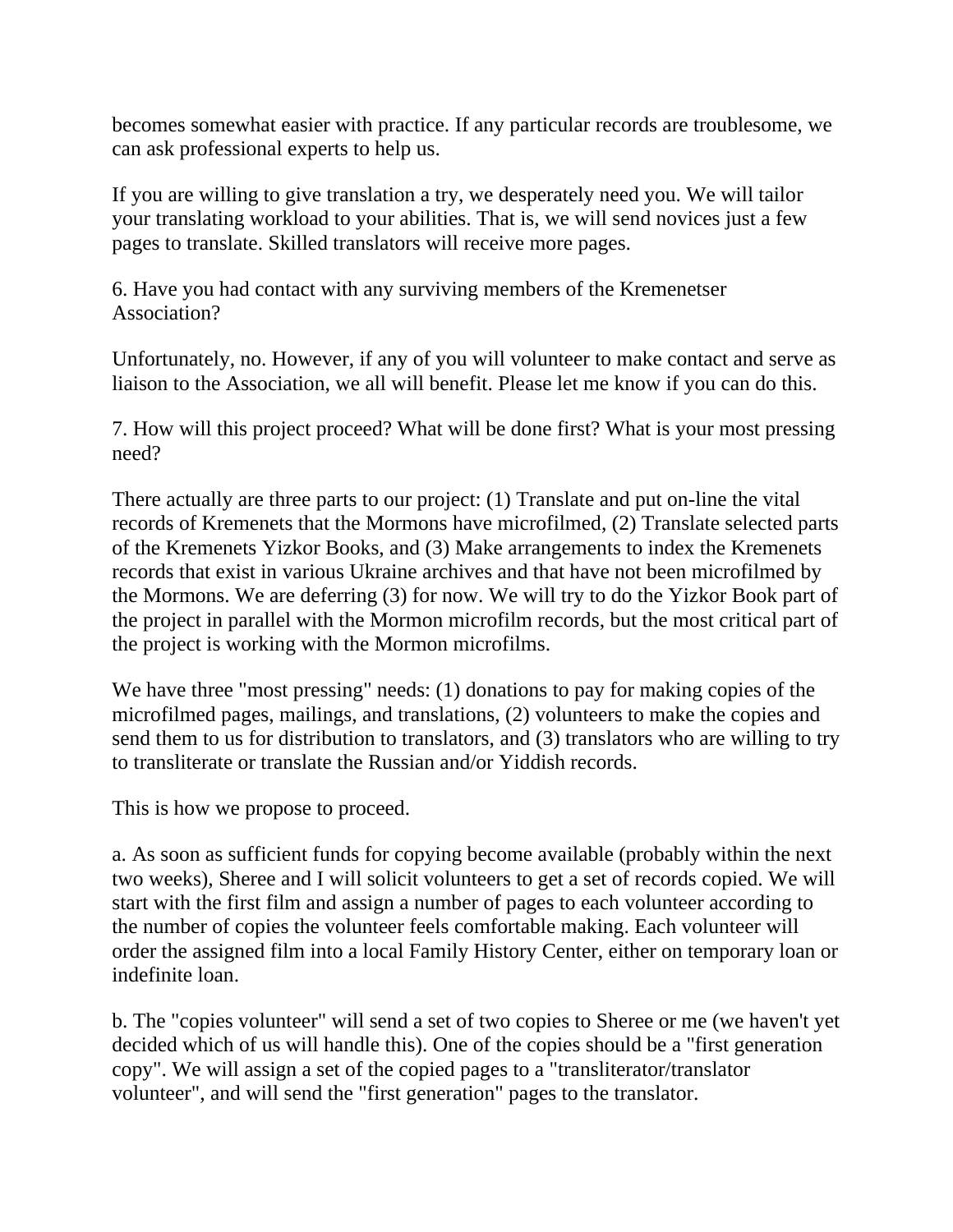c. We will maintain a master list of surnames and places which will be posted on the Kremenets portion of JRI-Poland while data-entry and proof-reading is completed.

d. When the transliterated/translated pages are returned to us, we will forward them to a "data entry volunteer" who will enter them on a spreadsheet template, preferably using Microsoft Excel. The "data entry volunteer" will e-mail the completed template to us.

e. We will send a set of the original copies and the spreadsheet data to a "proof-reader volunteer" who will check accuracy of the computerized entries. Upon completion of this task, the data will be sent to JRI-Poland for inclusion in the on-line Kremenets database.

Since we have several volunteers who have specified that they would like to work on the Yizkor Book part of the project, we will try to start that task in parallel with the vital records project. Yizkor Book translations will be posted on JewishGen's Yizkor Book Project website.

8. I would like to help with data entry, but I don't use Microsoft Excel. How can I help?

To be compatible with JRI-Poland's database, we have to submit our records in Microsoft Excel, or in a compatible format. However, if you use any standard spreadsheet program like Lotus 123, or a database program like Microsoft Access, either you can save the file in a Microsoft Excel format, or you can send it to us and we can convert it.

9. Before I send money, how do I determine that you are legitimate?

The best way to determine our legitimacy is to check the Kremenets listing on JRI-Poland's web site. Donations will be made to JRI-Poland and ear-marked for the Kremenets Shtetl CO-OP. None of the individuals involved in coordinating the CO-OP will handle the money that is donated.

10. I would like to donate. Who do I send my check to? Can I use a credit card?

Your donation can be by check, bank draft, money order, or Visa Card. See http://www.jewishgen.org/jri-pl/visa.htm for additional information. Checks should be made out to "Jewish Records Indexing - Poland", and you should write "Kremenets Shtetl CO-OP" on the check.

Send your contributions or address your questions concerning donations to: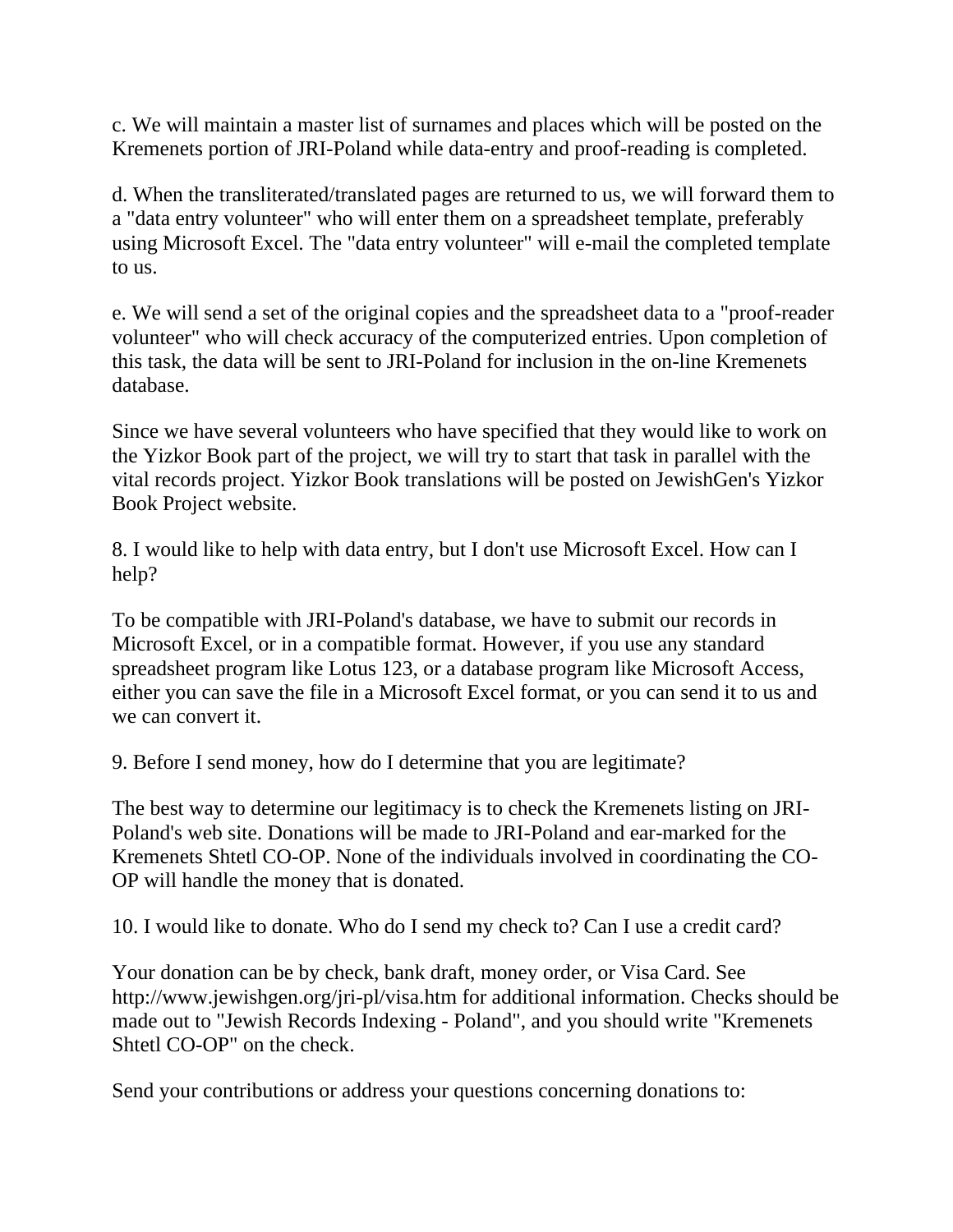Jewish Records Indexing, Inc. c/o Sheila Salo, Treasurer 5607 Greenleaf Road Cheverly, MD 20785 USA

Telephone / Fax: (301) 341-1261 E-Mail: ssalo@capaccess.org

Visa contributions also may be telephoned to Sheila Salo. (Only between the hours of 8:00 am to 8:00 pm Eastern Daylight/Standard Time, please).

Jewish Records Indexing – Poland, Inc. is a non-profit 501(c)(3) organizaton. Contributions to Jewish Records Indexing – Poland are tax-deductible in the U.S. to the extent permitted by law.

When you make your donation be sure to specify that the donation is for the Kremenets Shtetl CO-OP, otherwise Sheila Salo, JRI-Poland's treasurer, will not know that the money is earmarked for our use. Also, to enable us to track contributions, please send me an e-mail message ([rondoctor@earthlink.net](mailto:rondoctor@earthlink.net)) or letter telling me how much you have donated.

11. I want to donate to the project but I want my donation to be used only for the Yizkor Book Project. How do I specify this?

We must keep funds for the Yizkor Book part of the project separate. If you want your donation to be used only for the Yizkor Book part of the project, please specify that when you make your donation and also in an e-mail message or letter to me.

12. Where can I find copies of the Kremenets Yizkor Books?

Check the Yizkor Book Database on JewishGen. It's listed under Projects and Activities on JewishGen's main page. Or, go to http://www.jewishgen.org/yizkor and do a search for Kremenets. You will find two different Yizkor Books listed and a list of libraries where each is available. You will also find a link to a list of booksellers who trade in Yizkor Books.

13. How does the Kremenets Shtetl CO-OP relate to the new Ukraine SIG on JewishGen?

We probably will be loosely affiliated with the new Ukraine SIG. Exactly what the affiliation will be depends on how the SIG develops. I've been in communication with the SIG organizers and they are aware of what we are doing. Our objectives are